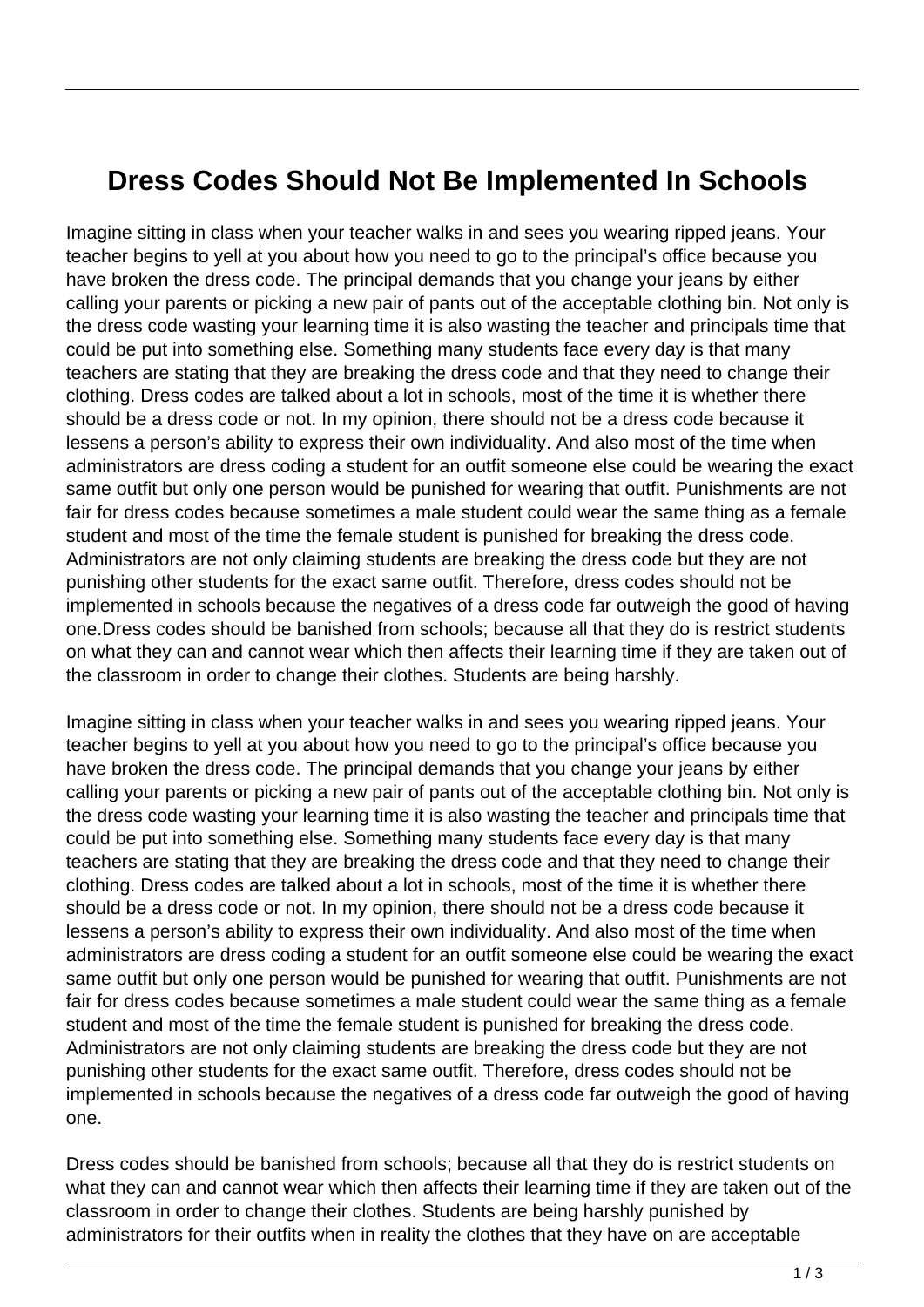enough to wear. Phi Delta Kappan concludes, "When students are disciplined because of how they are dressed, they lose class time–for a five-minute hallway lecture, 20 minutes to search through a bin of "appropriate" clothes to wear, an hour-long trip home, or even a full-day suspension." (How dress codes criminalize males and sexualize females of color: Too often, school dress codes are enforced in ways that disproportionately impact students of color–both male and female./ Phi Delta Kappan Inc.) Not only are students being forced to change their school clothes but they are also being taken out of class and are losing valuable class time where they could be learning. Students are not the only ones affected by the dress code, administrators are also being forced to give up their own time in order to monitor what students are wearing. Robson, Ruthann remarks that dress codes are something that take up a lot of additional time for both administrators and students, "Dress codes may seek to foster an educational environment, but their very existence can divert attention from substantive learning by fetishizing the number of inches between the hem of a skirt and the top of a knee."(qtd. in Strict School Dress Codes Have Gone Beyond Safety Concerns) The implementation of dress codes in schools has led to problems not only in the classroom but in the overall setting of school because many students are being unfairly punished for what they are wearing along with losing necessary class time. Learning time is being affected by harsh dress code rules that administrators are following when educating students should be more important.

Students are not able to express their own individuality; consequently, the students are not able to express themselves with a strict dress code. Matt Zalznik explains, "But we no longer have the little battles over taking off a hat or pulling kids out of class and calling parents because their shorts are too short," he adds. "Students feel free to be themselves." (Districts loosen dress codes after gender-bias complaints/ Professional Media Group LLC) With a less strict dress code or no dress code at all then students feel like they have more of the ability to be themselves. The less strict dress code gives students the ability to freely express themselves more because an administrator is no longer hunting down students to tell them that they have broken the dress code. Implementing a less strict dress code means that students will be fairly treated when they are dress coded so if someone else wearing the same outfit as well gets punished. Students are being punished for strict dress code rules which leave them unable to express themselves.

Others believe that dress codes are beneficial because they bring order to the school and allow students to be easily identified. The ability to identify students makes people want to have a dress code in order to be easily able to identify whether a person is a student or not. Gale Student Resources in Context states, "Dress codes are considered important to students' safety as they can help point out non students compared to students, potentially reducing the threat of strangers entering schools." (Dress Codes Versus School Uniforms/Gale Students Resources in Context) Even though having a dress code can be beneficial in identifying whether a students goes to the school or not it is still not necessary to have a dress code. There are many other ways that you can be able to easily identify a student to see if they actually go to the school such as asking everybody to show their ideas as soon as they get into school. Even though dress codes could help school administrators with identifying students they still do not allow students to have the type of freedom that they deserve.

Dress codes hold back students from not only expressing themselves but also by taking them out of class they are losing valuable learning time. An administrator should not have to deal with the extra stress of having to monitor what students are wearing and whether or not they are following the rules. Administrators shouldn't have to deal with taking time out of their day and